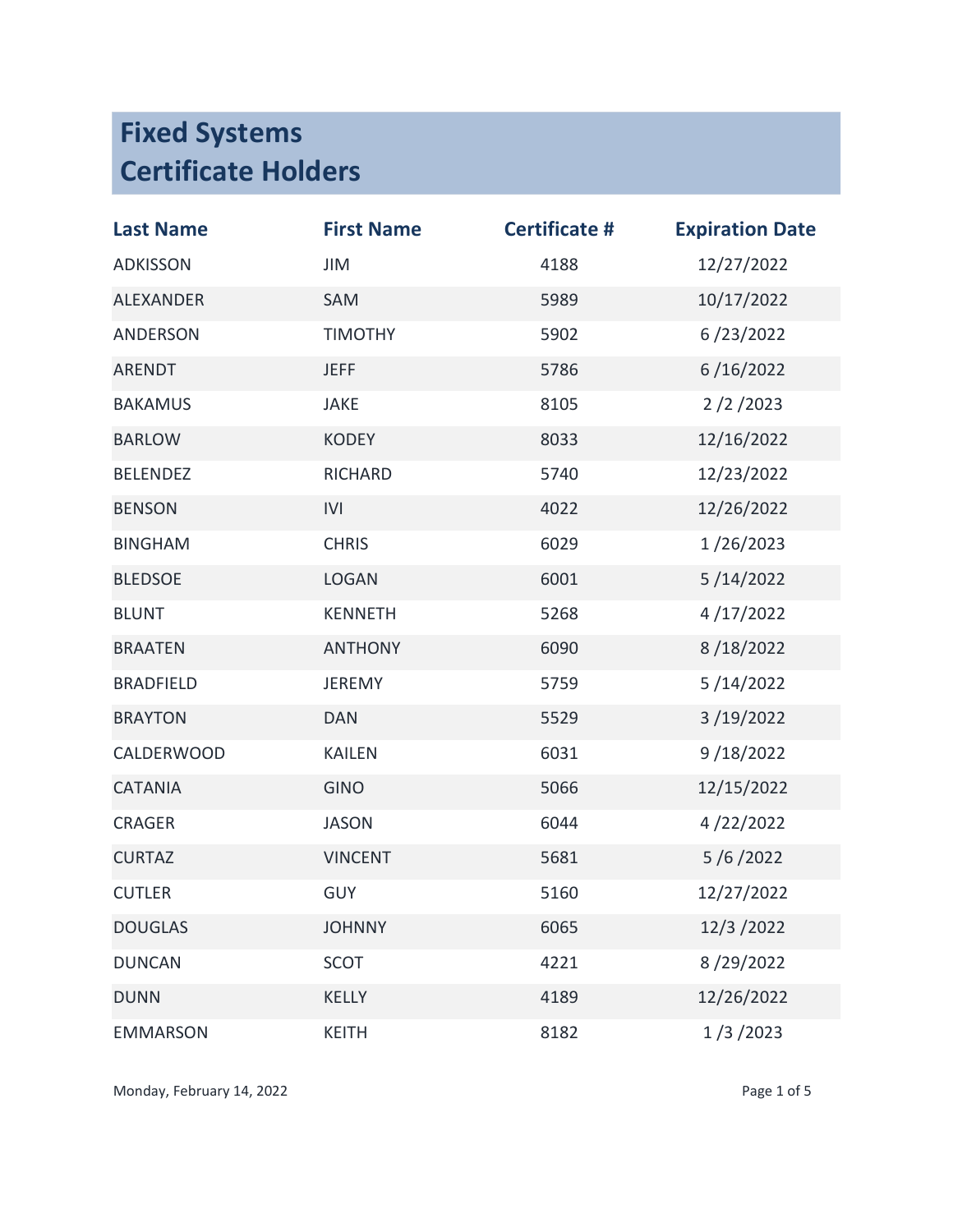| <b>Last Name</b> | <b>First Name</b> | <b>Certificate #</b> | <b>Expiration Date</b> |
|------------------|-------------------|----------------------|------------------------|
| <b>ES-SAHB</b>   | <b>NOUREDDINE</b> | 5443                 | 10/21/2022             |
| <b>FERGUSON</b>  | <b>MYCHAL</b>     | 5086                 | 4/26/2022              |
| <b>FERGUSON</b>  | <b>MARK</b>       | 5085                 | 4/26/2022              |
| <b>FERGUSON</b>  | <b>LOGAN</b>      | 8161                 | 9/14/2022              |
| <b>FINNERAN</b>  | <b>JAMES</b>      | 5320                 | 5/4/2022               |
| <b>FROST</b>     | <b>JOHN</b>       | 5344                 | 1/4/2023               |
| <b>FULLER</b>    | <b>AUSTIN</b>     | 8160                 | 10/4/2022              |
| <b>FUNK</b>      | <b>ERIK</b>       | 5604                 | 9/17/2022              |
| <b>GEORGIEFF</b> | <b>MARK</b>       | 8055                 | 2/27/2022              |
| <b>GEORGIEFF</b> | <b>MARK</b>       | 8055                 | 2/27/2023              |
| <b>GIBSON</b>    | <b>TROY</b>       | 5897                 | 11/29/2022             |
| <b>GONZALEZ</b>  | <b>LUIS</b>       | 5509                 | 3/11/2022              |
| <b>HARBISON</b>  | <b>KYLE</b>       | 5678                 | 1/22/2023              |
| <b>HARPER</b>    | <b>JOSHUA</b>     | 8123                 | 5/24/2022              |
| <b>HARTLEY</b>   | <b>NICK</b>       | 5598                 | 2/5/2023               |
| <b>HAYS</b>      | <b>MICHAEL</b>    | 6010                 | 8/8/2022               |
| <b>HEATH</b>     | <b>GREG</b>       | 4107                 | 6/17/2022              |
| <b>HEATH</b>     | <b>RUSSELL</b>    | 5589                 | 5/17/2022              |
| <b>HEGGE</b>     | <b>DON</b>        | 4230                 | 4/1/2022               |
| <b>HOFF</b>      | <b>LANCE</b>      | 4198                 | 12/26/2022             |
| <b>HOOD</b>      | <b>KEVIN</b>      | 5649                 | 6/4/2022               |
| <b>HOOPER</b>    | <b>AUSTIN</b>     | 8011                 | 10/2/2022              |
| <b>HOPPER</b>    | <b>ERIC</b>       | 7018                 | 8/8/2022               |

Monday, February 14, 2022 **Page 2 of 5**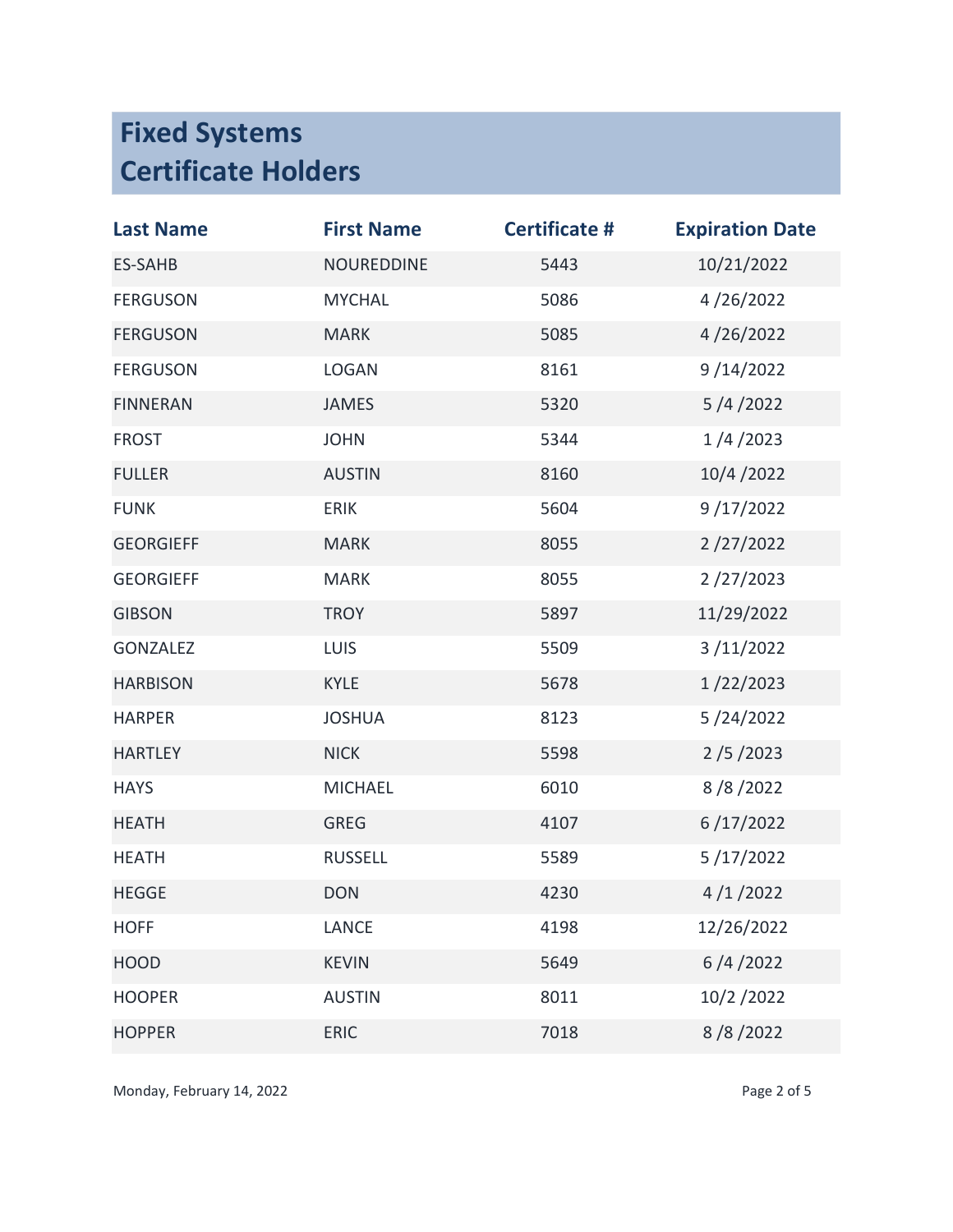| <b>Last Name</b>   | <b>First Name</b>   | <b>Certificate #</b> | <b>Expiration Date</b> |
|--------------------|---------------------|----------------------|------------------------|
| <b>HUBIN</b>       | <b>DOUGLAS</b>      | 4051                 | 12/17/2022             |
| <b>IRVIN</b>       | WESLEY              | 8024                 | 7/1/2022               |
| <b>JAMISON</b>     | <b>ADAM</b>         | 5788                 | 5/18/2022              |
| <b>JANUCHOWSKI</b> | <b>KEN</b>          | 5646                 | 5/28/2022              |
| KELLEY             | <b>MATTHEW</b>      | 5011                 | 1/16/2023              |
| <b>KING</b>        | <b>IAN</b>          | 5900                 | 12/18/2022             |
| <b>KNIGHT</b>      | <b>ERIC</b>         | 5729                 | 4/14/2022              |
| <b>KNIGHTON</b>    | JOE                 | 5626                 | 1/31/2023              |
| LAMBERT            | <b>ROBERT</b>       | 5708                 | 5/22/2022              |
| <b>LESLIE</b>      | <b>DUSTIN</b>       | 8120                 | 8/31/2022              |
| LIEBERSBACH        | <b>DAN</b>          | 5554                 | 10/29/2022             |
| <b>LINDQUIST</b>   | <b>LOREN</b>        | 4306                 | 12/26/2022             |
| <b>LOUCHS</b>      | <b>GLENN</b>        | 6018                 | 4/9/2022               |
| <b>LUDE</b>        | <b>FRANK</b>        | 5621                 | 5/28/2022              |
| <b>MANN</b>        | <b>MICHAEL</b>      | 5299                 | 12/28/2022             |
| <b>MATTER</b>      | <b>JEFF</b>         | 5388                 | 7/27/2022              |
| <b>MATTHEY</b>     | <b>JOSEPH</b>       | 5600                 | 6/9/2022               |
| <b>MOORE</b>       | <b>CHRISTOPHER</b>  | 7091                 | 8/15/2022              |
| <b>MORGAN</b>      | <b>EDDIE DONALD</b> | 5337                 | 9/29/2022              |
| NICHOLAS, JR.      | <b>RICK</b>         | 4196                 | 12/27/2022             |
| <b>PARRETT</b>     | <b>JOSHUA</b>       | 5978                 | 7/17/2022              |
| <b>PENA</b>        | <b>CARLOS</b>       | 5606                 | 9/12/2022              |
| PENLAND            | EARL                | 7057                 | 2/20/2022              |

Monday, February 14, 2022 **Page 3 of 5**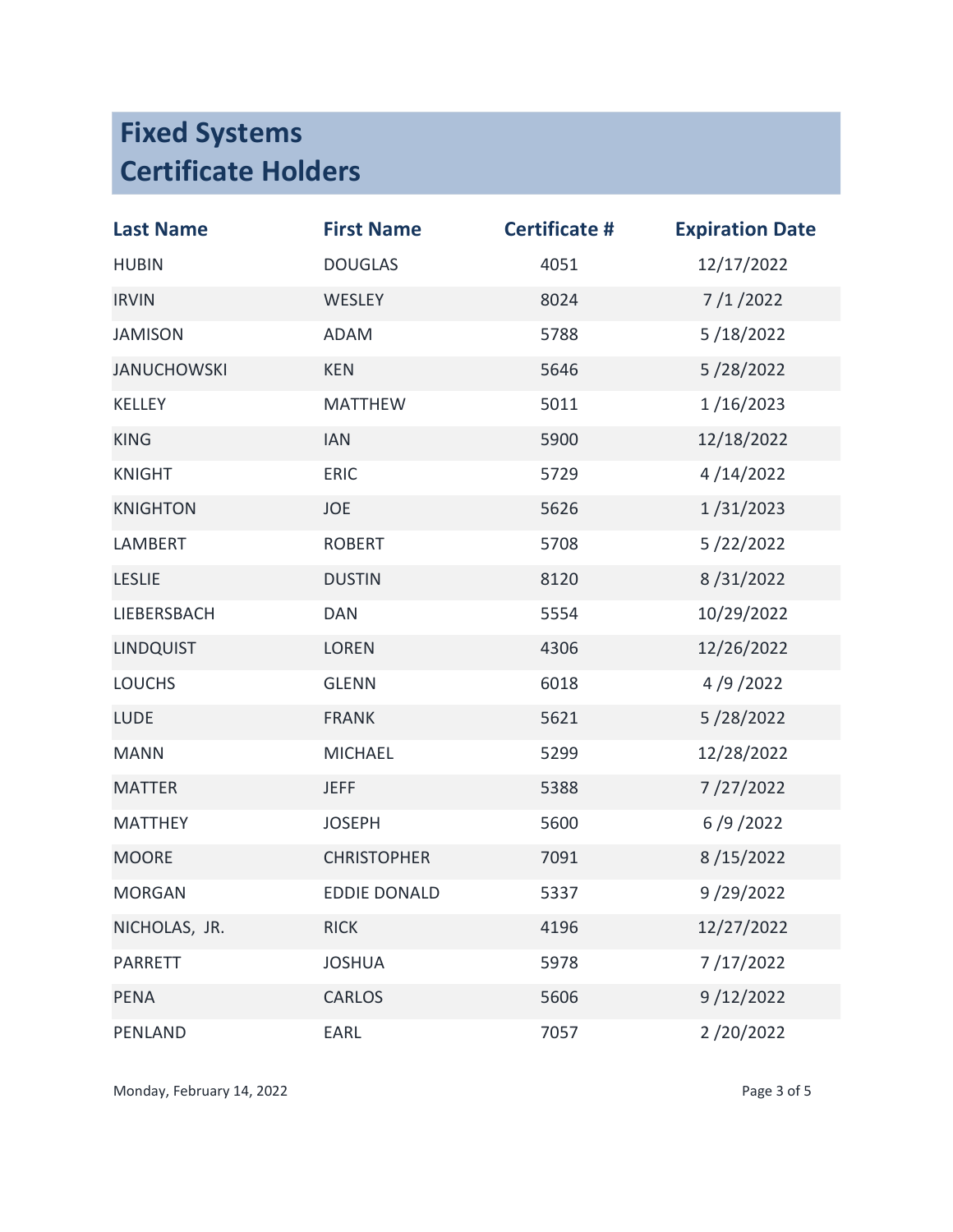| <b>Last Name</b> | <b>First Name</b> | <b>Certificate #</b> | <b>Expiration Date</b> |
|------------------|-------------------|----------------------|------------------------|
| PIGG             | <b>MICHAEL</b>    | 8048                 | 1/30/2023              |
| PINNELLA         | <b>MARK</b>       | 5571                 | 3/17/2022              |
| <b>POTTER</b>    | <b>STEVE</b>      | 4217                 | 2/20/2022              |
| <b>POTTER</b>    | <b>STEVE</b>      | 4217                 | 2/20/2023              |
| <b>RICE</b>      | <b>THARON</b>     | 5711                 | 5/27/2022              |
| <b>RODRIGUEZ</b> | <b>JUAN</b>       | 5841                 | 12/6/2022              |
| <b>ROY</b>       | EDWARD            | 5095                 | 5/8/2022               |
| <b>RUSSELL</b>   | <b>BRAD</b>       | 5372                 | 7/1/2022               |
| <b>SALING</b>    | WESLEY            | 5820                 | 10/29/2022             |
| <b>SANTOS</b>    | <b>DAVID</b>      | 5291                 | 2/16/2023              |
| <b>SANTOS</b>    | <b>DAVID</b>      | 5291                 | 2/16/2022              |
| <b>SCHERNECK</b> | <b>NATHAN</b>     | 5772                 | 3/3/2022               |
| <b>SCOTT</b>     | <b>RYAN</b>       | 5506                 | 8/4/2022               |
| <b>SMITH</b>     | <b>PATTRIC</b>    | 5796                 | 12/27/2022             |
| <b>SMITH</b>     | <b>JAMES</b>      | 5500                 | 7/19/2022              |
| <b>SUNDINE</b>   | <b>ALEXANDER</b>  | 6074                 | 6/20/2022              |
| <b>TAVISON</b>   | <b>HENRY</b>      | 5756                 | 7/15/2022              |
| <b>TOVAR</b>     | <b>JOSEPH</b>     | 8036                 | 12/9/2022              |
| <b>TURNBAUGH</b> | <b>GREG</b>       | 8066                 | 5/11/2022              |
| <b>VAN DUSEN</b> | <b>CASSIE</b>     | 7044                 | 6/26/2022              |
| VANDECOEVERING   | <b>DOUG</b>       | 4200                 | 12/26/2022             |
| VANDYKE          | <b>ERIK</b>       | 5392                 | 8/31/2022              |
| <b>WALKER</b>    | <b>LEWIS</b>      | 7002                 | 2/19/2023              |

Monday, February 14, 2022 and 1992 and 1993 and 1993 and 1993 and 1993 and 1993 and 1993 and 1994 and 1994 and 1994 and 1994 and 1994 and 1994 and 1994 and 1994 and 1994 and 1994 and 1994 and 1994 and 1994 and 1994 and 199